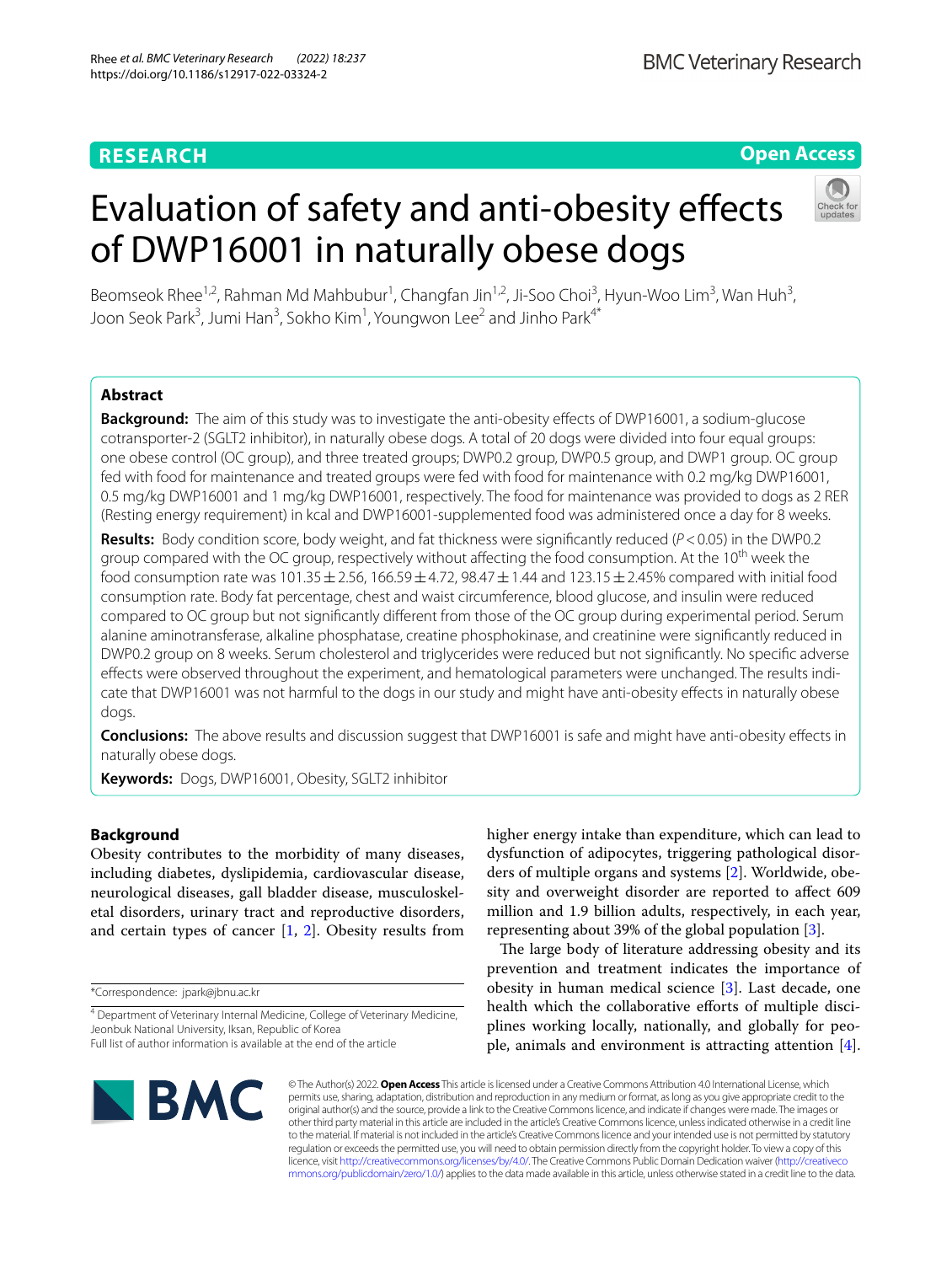Many studies and opinions of obesity in companion animal suggested relationship between human obesity and  $\log$  obesity [[5,](#page-6-4) [6](#page-6-5)]. There are major risk factors for obesity, such as feeding habits, physical inactivity, and genetic are similar among humans and dogs [[7,](#page-6-6) [8](#page-7-0)]. In addition, the lifestyles of companion animal are almost fully ownerdependent; consequently, the attitudes, behaviors, and habits of their owners, such as offering excessive foods and not allowing for optimum exercise, and life events such as sterilization, can contribute to owner-infuenced canine obesity  $[9, 10]$  $[9, 10]$  $[9, 10]$  $[9, 10]$ . The human-animal bond is a predominant factor in the association between obesity in people and their dogs.

The prevalence of overweight and obesity in dogs is similar to that of humans. The prevalence of canine overweight and obesity in Brazil is 40.5% [[10\]](#page-7-2), although similar study in USA reported that overweight and obesity range from  $19.7-59.3\%$  in companion dogs  $[11]$  $[11]$ . It has been demonstrated that obesity induces similar comorbidities in companion animals, such as metabolic abnormalities, endocrinopathies, orthopedic disorders, cardiorespiratory disease, urogenital disorders, and neoplasia [[12\]](#page-7-4). In the Labrador Retriever, moderate obesity has been reported to reduce life expectancy by almost two years  $[13]$  $[13]$ . Therefore, prevention of obesity in canine species should be taken seriously.

The sodium-glucose cotransporter-2 (SGLT2) inhibitor DWP16001 is a new drug for treatment of type 2 diabetes, developed by Daewoong Pharmaceutical Co., Ltd (Seoul, Republic of Korea), and is currently undergoing a Phase 3 clinical trial in Korea (Registration No. NCT04632862) after getting promising outcome at Phase 2 clinical trial (Registration No. NCT04014023) [\[14\]](#page-7-6). In the present study, the food of naturally obese dogs was supplemented with DWP16001 to evaluate the anti-obesity effects by assessing body condition score (BCS), chest and waist circumference, hematological parameters, and serum and urinary biochemical profles.

#### **Results**

# **Efects of DWP16001 on BCS, body weight, body fat percentage, fat thickness, chest and waist circumference**

The BCS of the DWP 0.2 group was significantly lower  $(p<0.05)$  than that in the OC group at 4, 8, and 10 weeks after the start of administration. A trend toward reduction of BCS was observed in the DWP 0.5 group over the entire experimental period. In contrast, the BCS of the DWP1 group was slightly increased but lower than that in the OC group by the end of the experiment (Fig. [1](#page-2-0)A). The BW of the DWP 0.2 group was significantly lower  $(p<0.05)$  than that of the OC group at 4 weeks after the start of administration until the end of the trial, and the change of BW was lowest among all groups. Similar reductions of BW occurred in the DWP 0.5 group: BW was reduced at 2 and 4 weeks and then slowly increased (Fig.  $1B$ ). There was no significant difference in body fat percentage among all the groups, but it was lowest in the DWP 0.2 group (Fig. [1C](#page-2-0)). Reduced fat thickness was measured in all treated groups, but this change was signifcant only at 8 and 10 weeks in the DWP 0.2 group (Fig. [1D](#page-2-0)). At the point of 8 weeks, the chest and waist circumference of all three treated groups were reduced compared to initial, but the reductions were not signifcant at any time point (Table [1\)](#page-3-0).

# **Rate of change in food consumption and resting energy requirement**

At the 10th week the food consumption rate was  $101.35 \pm 2.56$ ,  $166.59 \pm 4.72$ ,  $98.47 \pm 1.44$  and  $123.15 \pm 2.45\%$ compared with initial food consumption rate. Interestingly, food consumption increased significantly  $(p<0.001)$  in the DWP 0.2 and DWP1 groups compared with the OC group but decreased in the DWP 0.5 group over the 10-week test period (Table [2\)](#page-3-1). Analysis of resting energy requirement (RER, *i.e.*, base level of calories required) at 4 and 8 weeks after the start of administration of DWP16001 showed that the RER of the DWP 0.2 group was signifcantly lower than that in the OC group  $(p<0.05$ ; Table [2\)](#page-3-1).

# **Efects of** *DWP16001* **on hematological and serum biochemical profles**

There were no significant differences in hematological findings among the treatment groups over the 10-week test period, except for PLT. The PLT count of the DWP1 group was significantly lower than that in the OC group  $(p<0.05$ ; Table [3\)](#page-4-0). Serum TC and TG concentrations in the DWP0.2 group were lower than those in the OC group. Fasting glucose and serum insulin concentrations of all treated groups were reduced compared with those in the OC group, but only GLU in the DWP1 group and insulin concentration in the DWP0.5 group were significantly lower than those in the OC group. Serum TG concentration of treated groups (DWP0.2,  $142.00 \pm 95.55$  mg/dL; DWP0.5,  $133.86 \pm 70.19$  mg/dL; DWP1,  $282.60 \pm 419.03$  mg/dL) was lower than that in the OC group  $(361.60 \pm 622.34 \text{ mg/dL})$ . Furthermore, serum GGT, ALT, ALP, CPK, and CRP concentrations declined significantly in the DWP0.2 group compared with the OC group. Urinary GLU excretion was greater in treated groups, especially in the DWP0.5 and DWP1 group (Table [3\)](#page-4-0). Indeed, the glucose excretion level was increased in time dependent after the start of the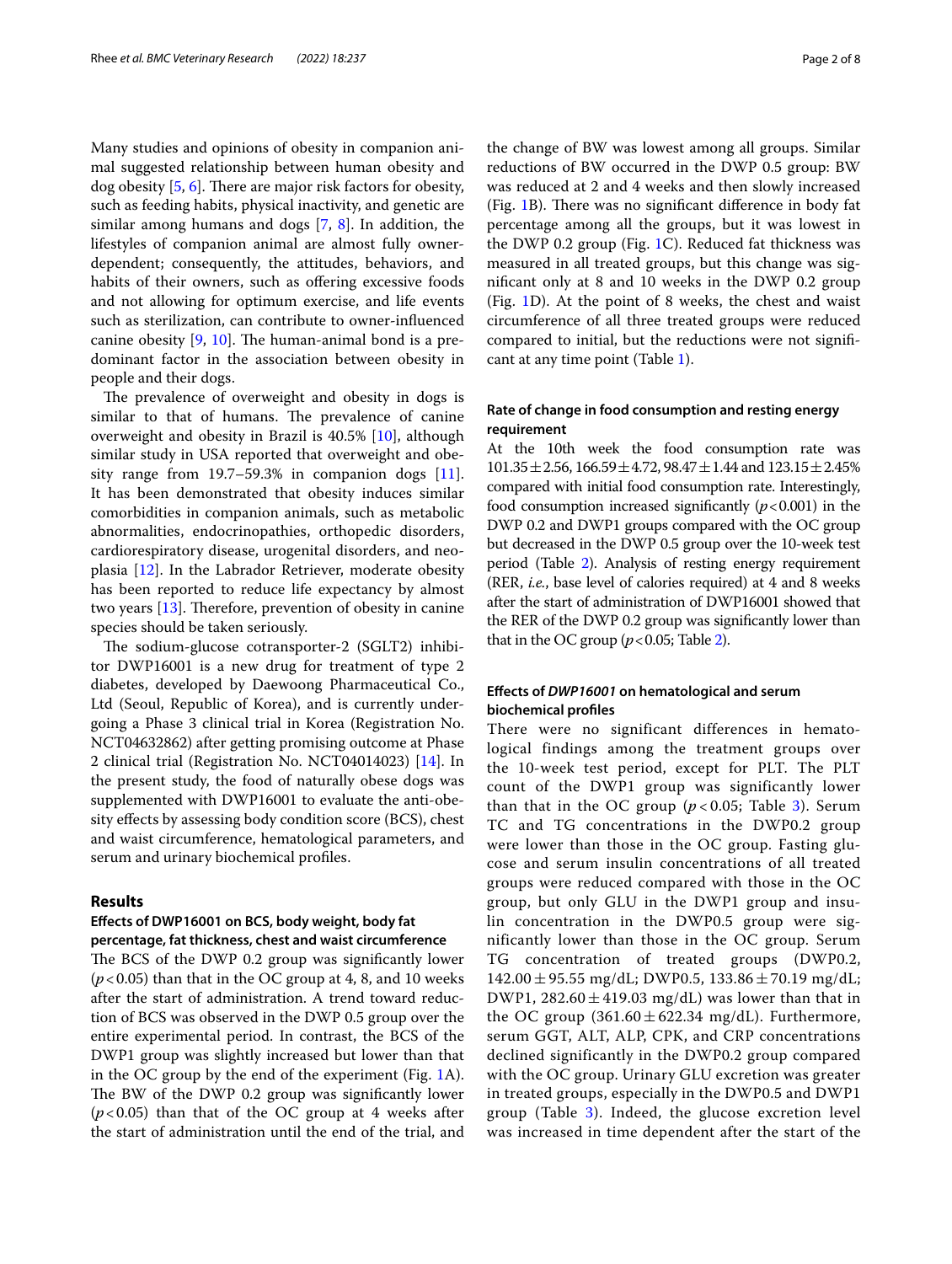

<span id="page-2-0"></span>and changes of fat thickness percentage of obese dogs. (**A**) Changes of body condition score percentage of obese dogs, (**B**) Changes of body weight percentage of obese dogs, (**C**) Changes of body fat percentage of obese dogs, (**D**) Changes of fat thickness percentage of obese dogs. OC: Obese control group; DWP0.2 group: DWP16001 0.2 mg/kg/day, DWP0.5 group: DWP16001 0.5 mg/kg/day, DWP1 group: DWP16001 1 mg/kg/day. Data are expressed as Mean ± S.D. \* A significant difference at  $p < 0.05$ . \*:  $p < 0.05$ , Bonferroni post hoc test following two-way ANOVA versus OC group

test substance administration in DWP16001 treated group until 8 weeks (data not shown).

# **Adverse reactions**

During Week 2 of the test, one dog in the DWP0.2 group developed hematuria, and one dog in the DWP1 group developed conjunctivitis with dry eye, both of which improved without treatment. Compared with other agents, adverse efects of DWP16001 were not observed including diarrhea, fatulence, bloating, abdominal pain, and dyspepsia.

# **Discussion**

Treatment of type 2 diabetes and obesity with SGLT2 inhibitors has shown promise, as these drugs reduce hyperglycemia and body weight gain in mice [\[15](#page-7-7)]. Human clinical trials also proved that SGLT2 inhibitors reduce body weight about 1.5–2 kg compared to placebo group [[16\]](#page-7-8). SGLT2 is important in renal glucose reabsorption; selective blockade of SGLT2 regulates blood glucose to appropriate levels by promoting urinary excretion of glucose. SGLT2 inhibitors act in an insulin-independent manner and are not associated with pancreatic b-cell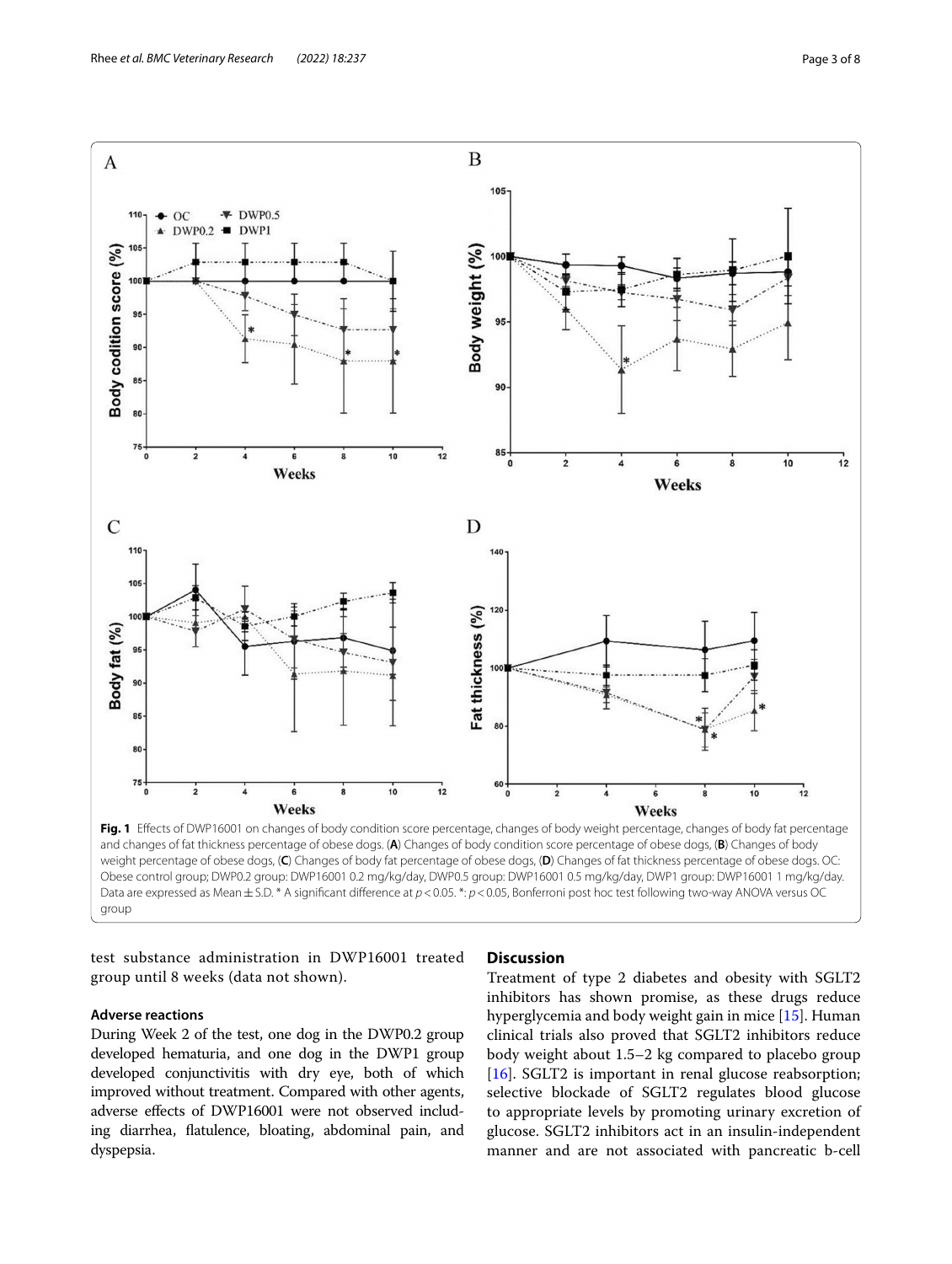<span id="page-3-0"></span>**Table 1** Change rates of chest and waist circumferences (%)

| Weeks                                    | 0C                | <b>DWP0.2</b>     | <b>DWP0.5</b>     | DWP <sub>1</sub>   |  |
|------------------------------------------|-------------------|-------------------|-------------------|--------------------|--|
| Change rates of chest circumferences (%) |                   |                   |                   |                    |  |
| 0                                        | $100.00 \pm 0.00$ | $100.00 \pm 0.00$ | $100.00 \pm 0.00$ | $100.00 \pm 0.00$  |  |
| $\mathfrak{D}$                           | $99.39 + 3.13$    | $99.20 + 3.44$    | $98.19 + 4.31$    | $94.79 + 6.67$     |  |
| 4                                        | $99.64 + 3.44$    | $97.16 + 2.74$    | $97.16 + 3.23$    | $99.81 + 2.43$     |  |
| 6                                        | $96.92 + 5.74$    | $95.08 + 3.96$    | $95.60 + 4.55$    | $100.54 + 4.98$    |  |
| 8                                        | $96.99 + 4.44$    | $96.08 + 2.60$    | $93.90 + 3.11$    | $99.20 + 4.49$     |  |
| 10                                       | $99.52 + 6.24$    | $99.18 + 3.01$    | $96.43 + 2.76$    | $100.24 \pm 5.15$  |  |
| Change rates of waist circumferences (%) |                   |                   |                   |                    |  |
| $\Omega$                                 | $100.00 + 0.00$   | $100.00 + 0.00$   | $100.00 \pm 0.00$ | $100.00 \pm 0.00$  |  |
| $\mathcal{P}$                            | $101.93 + 8.89$   | $10053 + 471$     | $99.57 + 1.71$    | $9597 + 1167$      |  |
| 4                                        | $104.05 + 6.64$   | $97.39 \pm 12.15$ | $98.45 + 4.94$    | $99.18 + 8.09$     |  |
| 6                                        | $96.08 + 7.08$    | $98.96 \pm 15.47$ | $96.30 \pm 3.83$  | $103.75 \pm 10.54$ |  |
| 8                                        | $102.61 + 6.40$   | $98.89 \pm 11.98$ | $93.84 + 5.54$    | $99.76 \pm 12.53$  |  |
| 10                                       | $103.54 + 2.93$   | $101.98 + 10.78$  | $96.00 + 4.72$    | $101.33 + 14.44$   |  |

Data are expressed as Mean + S.D

*OC* Obese normal control, *DWP0.1* DWP16001 0.2 mg/kg/day, *DWP0.2* DWP16001 0.5 mg/kg/day, *DWP1* DWP16001 1 mg/kg/day

 $^*$  A significant difference at  $p$  < 0.05 level compared to the OC

<span id="page-3-1"></span>**Table 2** Change rates of food consumption and resting energy requirement (%)

| Weeks                                      | oc              | <b>DWP0.2</b>        | <b>DWP0.5</b>     | DWP <sub>1</sub>     |  |
|--------------------------------------------|-----------------|----------------------|-------------------|----------------------|--|
| Change rates of food consumption (%)       |                 |                      |                   |                      |  |
| 0                                          | $100.00 + 0.00$ | $100.00 + 0.00$      | $100.00 + 0.00$   | $100.00 + 0.00$      |  |
| $\mathfrak{D}$                             | $102.10 + 1.31$ | $126.52 + 5.48***$   | $95.13 + 1.67***$ | $100.80 \pm 4.20$    |  |
| 4                                          | $101.38 + 1.25$ | $146.64 \pm 5.37***$ | $92.34 + 2.10***$ | $116.02 \pm 3.09***$ |  |
| 6                                          | $99.75 + 1.19$  | $153.71 + 4.11***$   | $92.30 + 1.60***$ | $121.84 \pm 2.50***$ |  |
| 8                                          | $98.74 + 1.41$  | $168.32 + 4.80***$   | $93.64 + 1.67*$   | $121.88 \pm 2.36***$ |  |
| 10                                         | $101.35 + 2.56$ | $166.59 + 4.72***$   | $98.47 + 1.44$    | $123.15 \pm 2.45***$ |  |
| Change rates of resting energy requirement |                 |                      |                   |                      |  |
| 0                                          | $100.00 + 0.00$ | $100.00 + 0.00$      | $100.00 + 0.00$   | $100.00 + 0.00$      |  |
| $\mathcal{P}$                              | $99.51 + 1.39$  | $96.98 + 2.69$       | $98.63 + 0.72$    | $97.75 + 2.32$       |  |
| 4                                          | $99.48 + 1.10$  | $93.41 + 5.79$       | $97.93 + 1.00$    | $98.11 + 2.18$       |  |
| 6                                          | $98.74 + 1.32$  | $95.21 + 4.10$       | $97.54 + 2.73$    | $98.95 + 2.07$       |  |
| 8                                          | $99.04 + 1.45$  | $94.64 \pm 3.59*$    | $96.92 + 2.00$    | $99.19 + 4.05$       |  |
| 10                                         | $99.12 + 1.77$  | $96.15 + 4.75$       | $98.79 \pm 2.30$  | $99.97 + 6.15$       |  |

Data are expressed as Mean  $\pm$  S.D

*OC* Obese normal control, *DWP0.1* DWP16001 0.2 mg/kg/day, *DWP0.2* DWP16001 0.5 mg/kg/day, *DWP1* DWP16001 1 mg/kg/day

 $^*$  A significant difference at  $p$  < 0.05 level compared to the OC  $\,$ 

\*\*A signifcant diference at *p*<0.01 level compared to the OC

\*\*\*A signifcant diference at *p*<0.001 level compared to the OC

function. Therefore, SGLT2 inhibitors are attracting attention as alternative or combination therapies for type 2 diabetes. Several SGLT2 inhibitors, including empaglifozin, dapaglifozin, canaglifozin, and ipraglifozin, have been approved for type 2 diabetes [[15\]](#page-7-7). Recently, the SGLT2 inhibitor DWP16001 was shown to be distributed to the kidney (target organ) and to exert more selective and sustained SGLT2 inhibition compared to other SGLT-2 inhibitors such as ipraglifozin and dapaglifozin [[17\]](#page-7-9). In this study, we investigated the anti-obesity effects when the dogs are fed food for maintenance plus supplemented DWP16001 and safety of DWP16001 in naturally obese dogs. The results of the study demonstrated that DWP16001 reduces BCS, body weight, body fat percentage, fat thickness, and chest and waist circumference without affecting food consumption. The most effective results were found when food was supplemented with 0.2 mg/kg DWP16001.

The DWP16001-treated groups in our study had reduced blood glucose concentration and increased urinary glucose excretion. These results are consistent with those of many previous clinical studies that have reported that orally administered SGLT2 inhibitors reduce body weight and improve hyperglycemia and T2D through induction of urinary glucose excretion [\[18](#page-7-10)[–20\]](#page-7-11). Furthermore, SGLT2 inhibitors have been shown to induce reductions in body weight and fat mass in mouse models fed a high-salt and high-fat diet [\[15,](#page-7-7) [21](#page-7-12)]. In obese subjects, elevated serum TC, TG, AST, ALT, CPK, BUN, and CRE have been reported [[15,](#page-7-7) [22](#page-7-13)] all of which were showed reduction in DWP16001 treated group, although it cannot be defnitively concluded due to the diference in the type of food fed, it is thought that the DWP16001 has had some infuence. Increasing TC and TG concentrations are indicators of hyperlipidemia [[2,](#page-6-1) [22](#page-7-13)] which were increased in OC group and lowered by DWP16001 treatment indicating anti-lipidemic efect [[23](#page-7-14)]. Elevated BUN and CRE concentrations are seen in kidney disorders, and increased AST, ALT, and CPK concentrations are indicators of fatty liver which were increased in OC group and lowered by DWP16001. Our fndings suggest DWP16001 treatment might have efects on obesityinduced pathological disorders.

Indeed, BCS assessment is widely used to identify obesity in pet animals, with a nine-stage scoring system typically being recommended. Under the nine-stage scoring, dogs with a BCS of 6 or 7 are considered overweight, whereas those with a BCS of 8 or 9 are obese [[10](#page-7-2), [24](#page-7-15)]. This study comprised dogs with BCSs of 7 or more, and the results indicated that DWP16001 treatment signifcantly reduced the BCS after four weeks of administration in the DWP 0.2 group. Similarly, body weight, body fat percentage, fat thickness, and chest and waist circumference were reduced. The reductions of body fat percentage and chest and waist circumference might have been secondary to reduction of fat thickness in this study. Moreover, the decrease in glucose (and hence calories available) induced by DWP16001 might have induced increased lipid mobilization, resulting in reduction of fat mass and body weight  $[15]$  $[15]$ . A common side effect of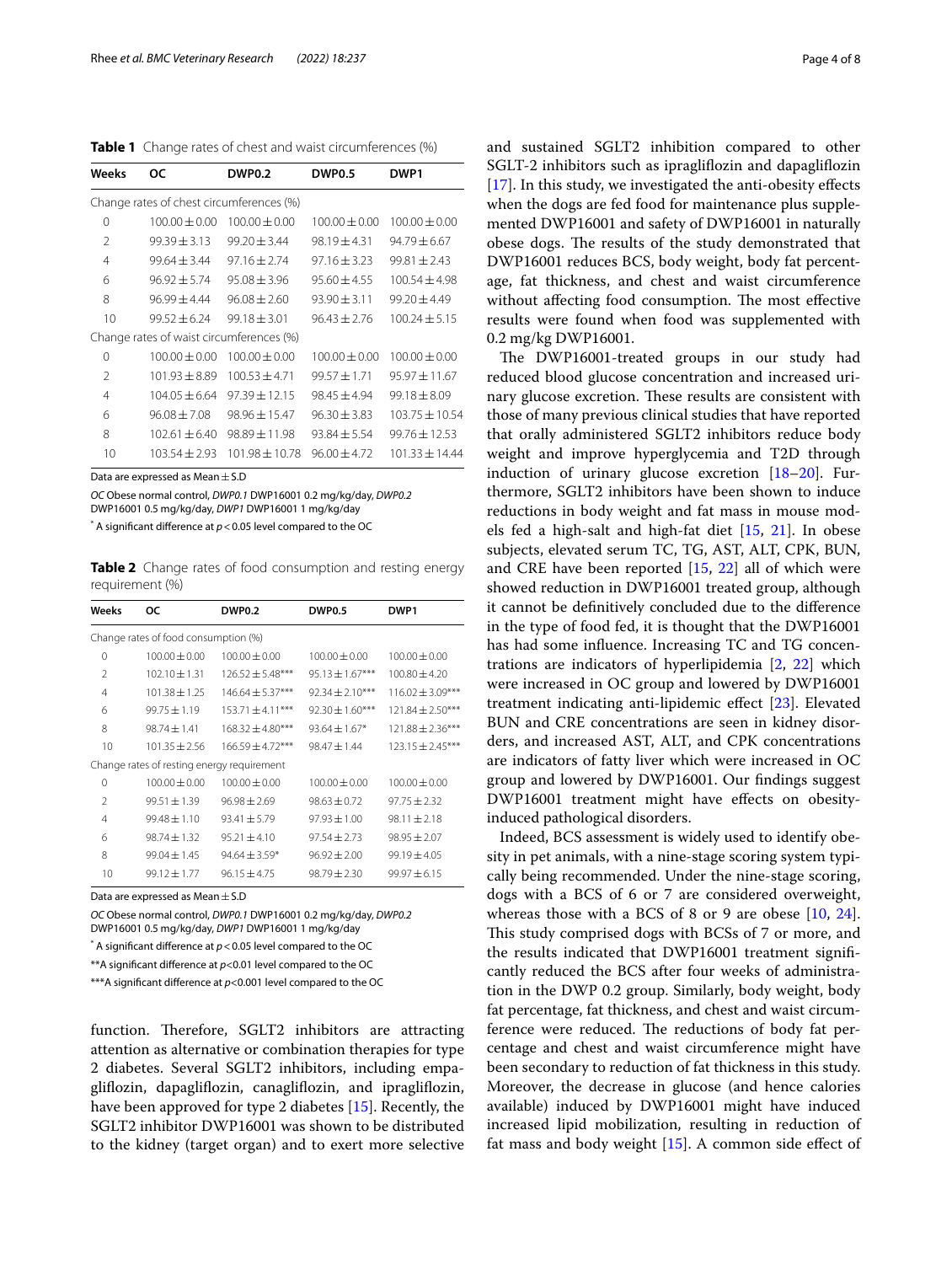<span id="page-4-0"></span>

|  |  |  |  | <b>Table 3</b> Effects of DWP16001 on blood, serum and urinary biochemistry of obese dogs in 8 weeks |
|--|--|--|--|------------------------------------------------------------------------------------------------------|
|--|--|--|--|------------------------------------------------------------------------------------------------------|

|                                          | <b>OC</b>          | <b>DWP0.2</b>       | <b>DWP0.5</b>     | DWP1               |
|------------------------------------------|--------------------|---------------------|-------------------|--------------------|
| WBC ( $\times$ 10 <sup>3</sup> µL)       | $7.93 \pm 2.83$    | $11.12 \pm 3.69$    | $7.75 \pm 2.04$   | $10.01 \pm 3.35$   |
| $RBC \times 10^6 \mu L$                  | $6.90 \pm 0.99$    | $6.92 \pm 0.79$     | $72.22 \pm 0.32$  | $6.55 \pm 1.08$    |
| Hb (g/dL)                                | $16.36 \pm 1.98$   | $16.34 \pm 2.68$    | $16.40 \pm 0.70$  | $16.16 \pm 2.15$   |
| Hct (%)                                  | $47.94 \pm 7.61$   | $49.86 \pm 7.08$    | $50.26 \pm 1.94$  | $46.76 \pm 6.13$   |
| Platelet ( $\times$ 10 <sup>3</sup> /µL) | $422.60 \pm 12.98$ | 392.20 ± 11.16      | $307.40 \pm 6.02$ | 299.10 ± 7.65*     |
| Glu (mg/dL)                              | $113.80 \pm 10.85$ | $107.20 \pm 10.85$  | 97.77 ± 10.19     | 94.00 ± 13.47      |
| Insulin (ng/mL)                          | $133.27 \pm 16.43$ | $126.60 \pm 15.45$  | 99.82 ± 18.48*    | $110.75 \pm 21.96$ |
| TC (mg/dL)                               | $236.40 \pm 69.21$ | $183.84 \pm 36.01$  | 298.00±71.14      | 309.00 ± 129.40    |
| TG (mg/dL)                               | 361.60 ± 622.34    | 142.00 ± 95.55      | 133.86 ± 70.19    | 282.60 ± 419.03    |
| TP (mg/dL)                               | $6.48 \pm 0.66$    | $6.78 \pm 0.66$     | $6.43 \pm 0.32$   | $6.14 \pm 0.54$    |
| $ALB$ (g/dL)                             | $3.04 \pm 0.30$    | $3.48 \pm 0.42$     | $2.95 \pm 0.19$   | $2.92 \pm 0.29$    |
| GGT (IU/L)                               | 13.20 ± 14.55      | $7.80 \pm 1.64$     | $9.46 \pm 5.37$   | $21.60 \pm 29.36$  |
| ALT(IU/L)                                | $50.60 \pm 29.33$  | $18.84 \pm 4.00*$   | 36.80 ± 14.43*    | 38.60±19.72        |
| AST(IU/L)                                | 44.80 ± 16.21      | $31.00 \pm 1.83$    | 31.84±12.92       | 110.00 ± 167.92    |
| ALP(IU/L)                                | 211.60 ± 199.74    | $84.60 \pm 63.96*$  | 146.20 ± 121.67   | 186.20 ± 184.59    |
| CPK(IU/L)                                | 129.40 ± 35.82     | $111.12 \pm 30.97*$ | 136.50 ± 42.99    | 260.40 ± 126.79    |
| BUN (mg/dL)                              | $15.12 \pm 6.30$   | 18.70 ± 10.29       | $22.25 \pm 8.64$  | $23.44 \pm 13.17$  |
| CRE (mg/dL)                              | $1.20 \pm 0.31$    | $0.78 \pm 0.21*$    | $0.82 \pm 0.15$   | $0.92 \pm 0.36$    |
| Urinary GLU (grade)                      | 0                  | $2 + 0.12$          | 4                 | $\overline{4}$     |

*OC* Obese control group, *DWP0.2 group* DWP16001 0.2 mg/kg/day, *DWP0.5 group* DWP16001 0.5 mg/kg/day, *DWP1 group* DWP16001 1 mg/kg/day

Data are expressed as Mean  $\pm$  S.D

\* A signifcant diference at *p*<0.05, post hoc test following one‐way ANOVA versus OC

*RBC* Red blood cell, *Hct* Hematocrit, *Hb* Hemoglobin, *WBC* White blood cell, *PLT* Platelets, *AST* Aspartate aminotransferase, *ALT* Alanine aminotransferase, *ALP* Alkaline phosphatase, *CPK* Creatine phosphokinase, *TP* Total protein, *GLU* Glucose, *TC* Total cholesterol, *TG* Triglyceride, *ALB* Albumin, *GGT* Gamma-glutamyl transferase, *BUN* Blood urea nitrogen and *CRE* Creatinine

medication-related weight loss is long-term loss of appetite [[25,](#page-7-16) [26](#page-7-17)]. Interestingly, food consumption in the DWP 0.2 and DWP1 groups increased signifcantly despite reductions in BCS and BW but was reduced in the DWP 0.5 group. These findings indicate that the appropriate dose of DWP16001 could reduce body weight gain and obesity without altering feeding behavior. Urinary glucose excretion results in physiological compensatory sugar intake  $[27]$  $[27]$ . As a result of this test, no effect on consistent feed intake was observed at all doses, but an increase in feed intake was observed in the DWP0.2 group might be for compensatory glucose intake whose weight loss efect was confrmed. Based on this result, excellent weight loss efect despite an increase in feed intake in the DWP0.2 group was observed. Likewise, it has been reported that empagliflozin, another SGLT2 inhibitor, increased food intake signifcantly despite reductions in body weight gain in mice [\[15](#page-7-7), [27\]](#page-7-18).

Thrombocytopenia or platelet dysfunction results in skin and mucosal bleeding, which are associated with hematuria [[28\]](#page-7-19). In the present study, we also analyzed hematuria and thrombocytopenia for the experimental dogs. Platelet count was signifcantly reduced in the DWP1 group compared with the OC group, and hematuria was found in one dog in the DWP0.2 group, which recovered without treatment. Therefore, hematuria and thrombocytopenia do not appear to be correlated in this study. In the DWP1 group, one dog developed conjunctivitis with dry eye, which improved without treatment. Dry eye is strongly depended on environmental temperature, air flow and moisture contents  $[29]$  $[29]$ . The dogs here owned by owner was not possible to provide optimum environmental factors. The owner was suggested to change the environmental condition but it was not confrmed that this factor induced dry eye. Additionally, dry eye is associated with hyperglycemia and hyperlipidemia [\[30](#page-7-21)], but these conditions, where present in the study dogs, were not severe. Although SGLT2 inhibitors can induce dry skin, dermatitis, and subcutaneous tissue including rash, eruption, urticaria, erythema, and eczema [[31\]](#page-7-22), there have been no reports of dry eye induction. Continuous consumption of anti-obesity drugs can induce other adverse efects, including diarrhea, bloating, abdominal pain, and dyspepsia [[26\]](#page-7-17). While such symptoms were not observed in our study, additional experimental studies are necessary to establish the long-term efficacy and safety of DWP16001.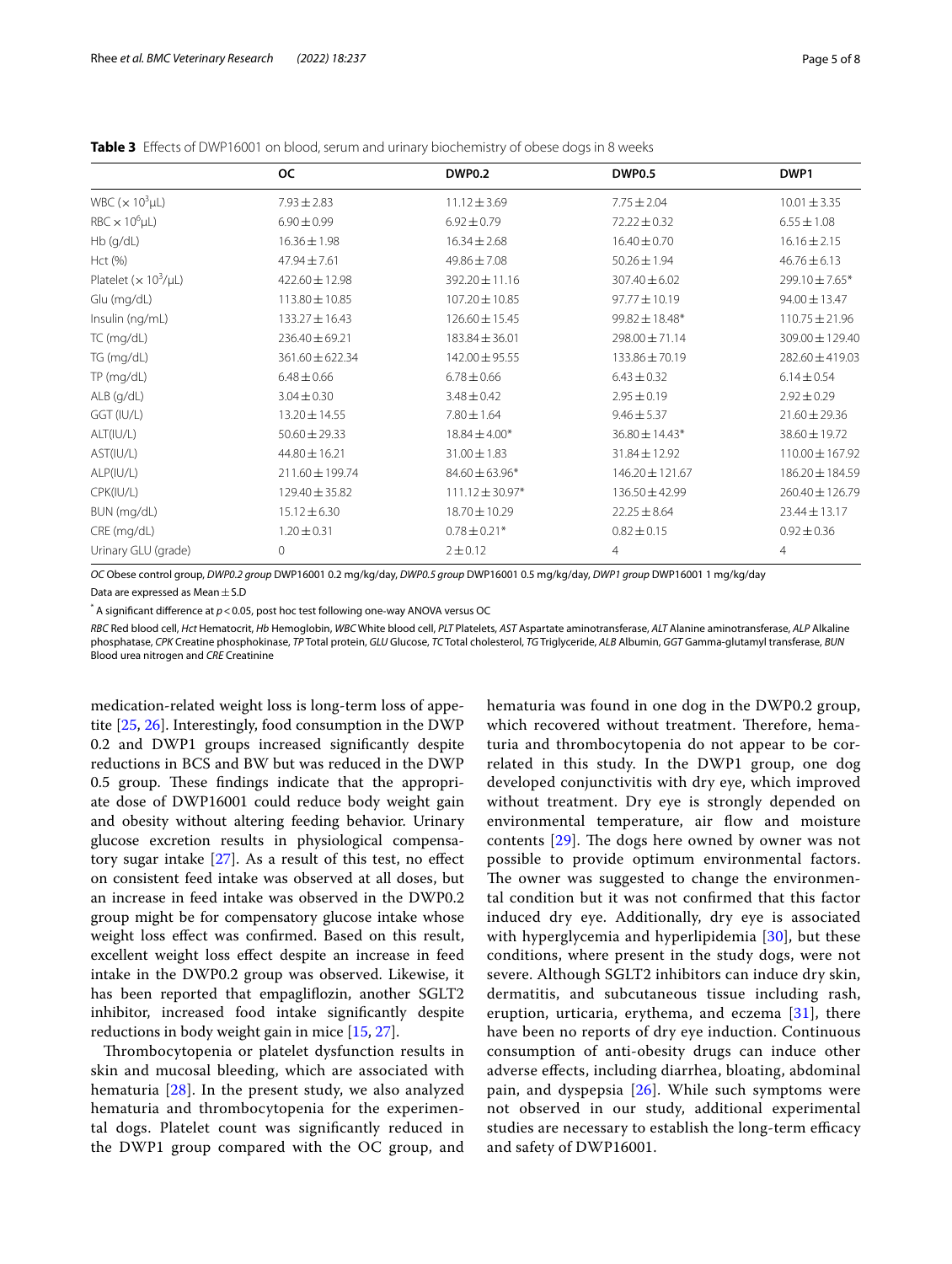## **Conclusions**

The above results and discussion suggest that DWP16001 is safe and might have anti-obesity efects in naturally obese dogs. Additionally, the DWP16001 0.2 and 0.5 mg/kg/day groups showed a trend toward reduced body weight, body condition score, basic calorie requirement, chest and waist circumference, body fat percentage, and fat thickness, although it cannot be defnitively concluded due to the diference in the type of food fed. In this study, DWP16001 was administered to naturally obese dogs in clinical practice. Tus, the owner and veterinarian evaluating each dog difered, the dogs were of diferent breeds and ages, and the number of individuals in each group was small. The results are considered to be the efect of administration of the DWP16001; however, further studies are needed to confrm the efects, as we did not fnd clear dose dependence of efects in our study population.

## **Materials and methods**

## **Animal selection, grouping, and monitoring**

Naturally obese but otherwise healthy adult dogs, regardless of breed, sex, and altering a dog's reproductive status, were selected for this clinical trial. The dog owners provided informed consent for their pet to participate in the clinical trial from veterinary hospital. All dogs were fed with their ordinary food from owner and report food type, consumption quantity to veterinary hospital. All dogs were diagnosed with obesity according the fndings of a physical examination, including body weight and body conditions score (BCS) of 7 or more, 9 stages in total [[32\]](#page-7-23). Only one dog was analyzed per household to ensure individual feeding. The selected dogs were generally healthy without underlying disease, such as abnormalities of the liver, heart, and/or kidneys. Dogs used for breeding purposes or treated with longacting steroids, drugs that afect endocrine conditions (such as lipid improvement, cholesterol inhibitors, diabetes drugs), or drugs that afect weight or energy consumption (such as phenobarbital) within 30 days prior to commencement of our trial were excluded. A total of 20 dogs were divided in four groups of 5 animals each randomly: one obese control (OC group), and three treated groups; DWP0.2 group, DWP0.5 group, and DWP1 group. OC group was fed with food for maintenance and three treated groups were fed with food for maintenance plus supplemented with 0.2 mg/kg DWP16001, 0.5 mg/ kg DWP16001 and 1 mg/kg DWP16001 in the collagen capsule, respectively. The DWP16001 in the collagen capsule was administered once daily, and the food was also administered once daily for eight weeks. The breeds included in this study were Shetland Sheepdog (5/20), Maltese (3/20), Pompitz (2/20), Bichon Frise (1/20), Border Collie (1/20), Cocker Spaniel (1/20), Japanese Spitz (1/20), Labrador Retriever (1/20), Poodle (1/20), Shih Tzu (1/20), Wire Fox Terrier (1/20), Yorkshire Terrier  $(1/20)$ , and mixed  $(1/20)$ . In this study,  $10/20$ dogs were male (10/10 were neutered), and 10/20 dogs were female  $(7/10$  were spayed). The age range was 3 to 11 years, and the average age of the dogs was 7.15 years. Nine of the 20 dogs were aged  $\leq$  6 years, while eight were 7–9 years of age, and three were  $\geq$  10 years of age. These dogs were divided in four groups of 5 animals each randomly for the experiments. The owners were asked to closely monitor their animals and requested to contact the investigators immediately if any abnormalities were found. In addition, each dog was examined by a veterinarian once weekly until the end of the trial.

All animal experiments were conducted in compliance with Animal Experimental Ethics Regulations noticed by the IACUC (Institutional Animal Care and Use Committee) in KNOTUS Co., Ltd. And this was approved by the IACUC in KNOTUS Co., Ltd. (Approval number: KNOTUS IACUC 20-KC-003). We complied with the ARRIVE (Animal Research: Reporting of In Vivo Experiments) guidelines.

## **Measurement of body weight, chest and waist circumference, and resting energy requirement**

Body weight (BW) and chest and waist circumference were measured just before administration of the frst meal of DWP16001-supplemented food and once every two weeks thereafter for 10 weeks. The chest and waist circumference were measured at the thickest part of the chest and thinnest part between the chest and the hind legs, respectively, and the measurement was repeated four times to obtain a mean circumference. The resting energy requirement (RER) was calculated using the following equation from previous study [[33,](#page-7-24) [34\]](#page-7-25).

RER in kcal/day = 70 x (initial body weights)<sup>0.75</sup>

## **Measurement of fat thickness**

Fat thickness was assessed by measuring the right angle distance from the T10 spinal process to the skin using radiographs (Titan 2000 X-ray system, COMED Medical Systems Co., Ltd., Seoul, Korea) obtained on the frst day of DWP16001 administration and at 4, 8, and 10 weeks thereafter.

## **Hematology and serum and urine biochemical tests**

Hematological testing was performed on the day before the frst treatment and then once every two weeks thereafter for 10 weeks. Part of the blood collected on the test day was stored in a CBC tube containing EDTA-2 K, an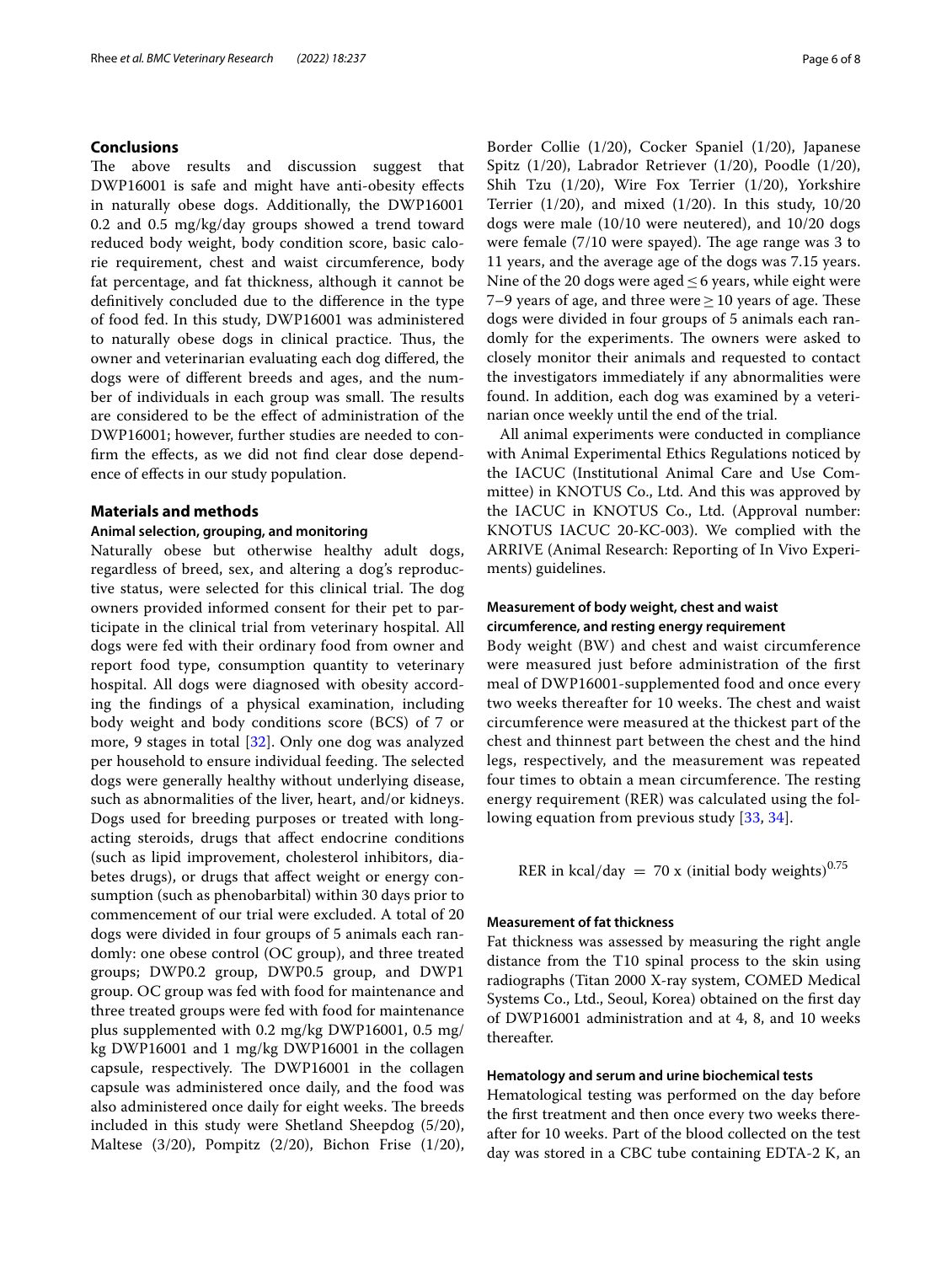anticoagulant, and the red blood cell (RBC) count, hematocrit (Hct), hemoglobin concentration (Hb), white blood cell (WBC) count, and platelet count (PLT) were assessed using an automatic blood analyzer (ADVIA 2120i™, Siemens Healthcare Diagnostics, Vienna, Austria), as described previously [\[35](#page-7-26)].

For biochemical analysis, part of the blood collected on the test day was transferred to a vacutainer tube containing a clot activator, left at room temperature for 15–20 min to solidify, and then centrifuged at 3000 rpm to obtain serum. Serum biochemical parameters were assessed using a Hitachi 7180 instrument (Hitachi, Tokyo, Japan) together with the scheduled hematological test  $[35]$  $[35]$ . The biochemical parameters assessed were aspartate aminotransferase (AST), alanine aminotransferase (ALT), alkaline phosphatase (ALP), creatine phosphokinase (CPK), total bilirubin (TBIL), glucose (GLU), total cholesterol (TC), triglycerides (TG), total protein (TP), albumin (ALB), gamma-glutamyl transpeptidase (GGT), blood urea nitrogen (BUN), creatinine (CRE), inorganic phosphorus (IP), calcium (Ca), and C-reactive protein (CRP). Serum insulin concentration was measured at 2, 4, 6, 8, and 10 weeks with a Quantikine Canine Insulin ELISA Kit (Catalog Number: DINS00, R&D Systems, Minneapolis, MN, USA) according to the manufacturer's protocol. Urine biochemical parameters were assessed using a urine test strip at 2, 4, 6, and 10 weeks after the start of administration of the DWP16001, while urinary glucose (GLU) excretion was measured using a URiSCAN® Strip (YD Diagnostics CORP., Yongin-Si, Republic of Korea). Strip guided grade  $(0-4)$  revealed like as 0: Negative, 1: NA,  $2: \geq 250$ ,  $3: \geq 500$ ,  $4: \geq 1,000$ .

## **Statistical analysis**

Prism 5.03 software (GraphPad Software Inc., San Diego, CA, USA) was used for statistical analysis of the data. The result value compared with 100% was normalized based on the value before treatment with the test substance. Results are expressed as mean $\pm$  S.D. Data normality was assumed for the results of this test, and signifcance was tested between test groups using parametric one-way ANOVA. If signifcance was recognized, Dunnett's multiple comparison test was used to post-test was carried out. The level of significance was set at *p* < 0.05.

#### **Acknowledgements**

The authors gratefully acknowledge the veterinarians for their contribution of cases. We thank all dog owners for their assistance and willingness to take part in this study.

#### **Authors' contributions**

Beomseok designed the clinical trial, assisted in case management, data analysis, and editing the manuscript. Jinho, Sokho wrote the majority of the

manuscript. RAHMAN, Changfan assisted in manuscript editing. Ji-Soo, Hyun-Woo, Wan, Joon Seok, Jumi and Youngwon entered patients into the clinical trial and assisted in case management. All authors read and approved the fnal manuscript.

#### **Authors' information**

Not applicable.

#### **Funding**

There is no external funding for this study.

#### **Availability of data and materials**

The datasets supporting the conclusions of this article are included within the article.

#### **Declarations**

#### **Ethics approval and consent to participate**

This study was conducted in compliance with the Clinical trial management guidelines for veterinary drugs, etc. (No. 2015–29) noticed by the Animal and Plant Quarantine Agency in Republic of Korea. Also all animal experiments were conducted in compliance with Animal Experimental Ethics Regulations noticed by the IACUC (Institutional Animal Care and Use Committee) in KNOTUS Co., Ltd. And this was approved by the IACUC in KNOTUS Co., Ltd. (Approval number: KNOTUS IACUC 20-KC-003). We complied with the ARRIVE (Animal Research: Reporting of In Vivo Experiments) guidelines. The dog owners provided informed consent for their pet to participate in the clinical trial from veterinary hospital. All activities described in the present study that involved animals were performed by a veterinarian as part of routine clinical veterinary procedures and with the written consent of the animal's owner.

#### **Consent for publication**

Consent from the owners was obtained.

#### **Competing interests**

The authors declare that they have no competing interests.

#### **Author details**

<sup>1</sup> KNOTUS Co., Ltd., Research Center, Incheon, Republic of Korea. <sup>2</sup> Department of Veterinary Medical Imaging, College of Veterinary Medicine, Chungnam National University, Daejeon, Republic of Korea. <sup>3</sup> Daewoong Pharmaceutical Co., Ltd., Yongin, Republic of Korea. <sup>4</sup> Department of Veterinary Internal Medicine, College of Veterinary Medicine, Jeonbuk National University, Iksan, Republic of Korea.

## Received: 30 August 2021 Accepted: 26 May 2022 Published online: 22 June 2022

#### **References**

- <span id="page-6-0"></span>1. Fruh SM. Obesity. J Am Assoc Nurse Pract. 2017;29:S3–14.
- <span id="page-6-1"></span>2. Rahman MM, Kim MJ, Kim JH, Kim SH, Go HK, Kweon MH, Kim DH. Desalted Salicornia europaea powder and its active constituent, transferulic acid, exert anti-obesity effects by suppressing adipogenic-related factors. Pharm Biol. 2018;56:183–91.
- <span id="page-6-2"></span>3. Chooi YC, Ding C, Magkos F. The epidemiology of obesity. Metab Clin Exp. 2019;92:6–10.
- <span id="page-6-3"></span>4. Robinette C, Saffran L, Ruple A, Deem SL. Zoos and public health: a partnership on the One Health frontier. One Health. 2017;3:1–4.
- <span id="page-6-4"></span>5. Bland IM, Guthrie-Jones A, Taylor RD, Hill J. Dog obesity: veterinary practices' and owners' opinions on cause and management. Prev Vet Med. 2010;94:310–5.
- <span id="page-6-5"></span>6. Kipperman B, German A. The responsibility of veterinarians to address companion animal obesity. Animals. 2018;8:143.
- <span id="page-6-6"></span>7. German AJ, Ryan VH, German AC, Wood IS, Trayhurn P. Obesity, its associated disorders and the role of infammatory adipokines in companion animals. Vet J. 2010;185:4–9.